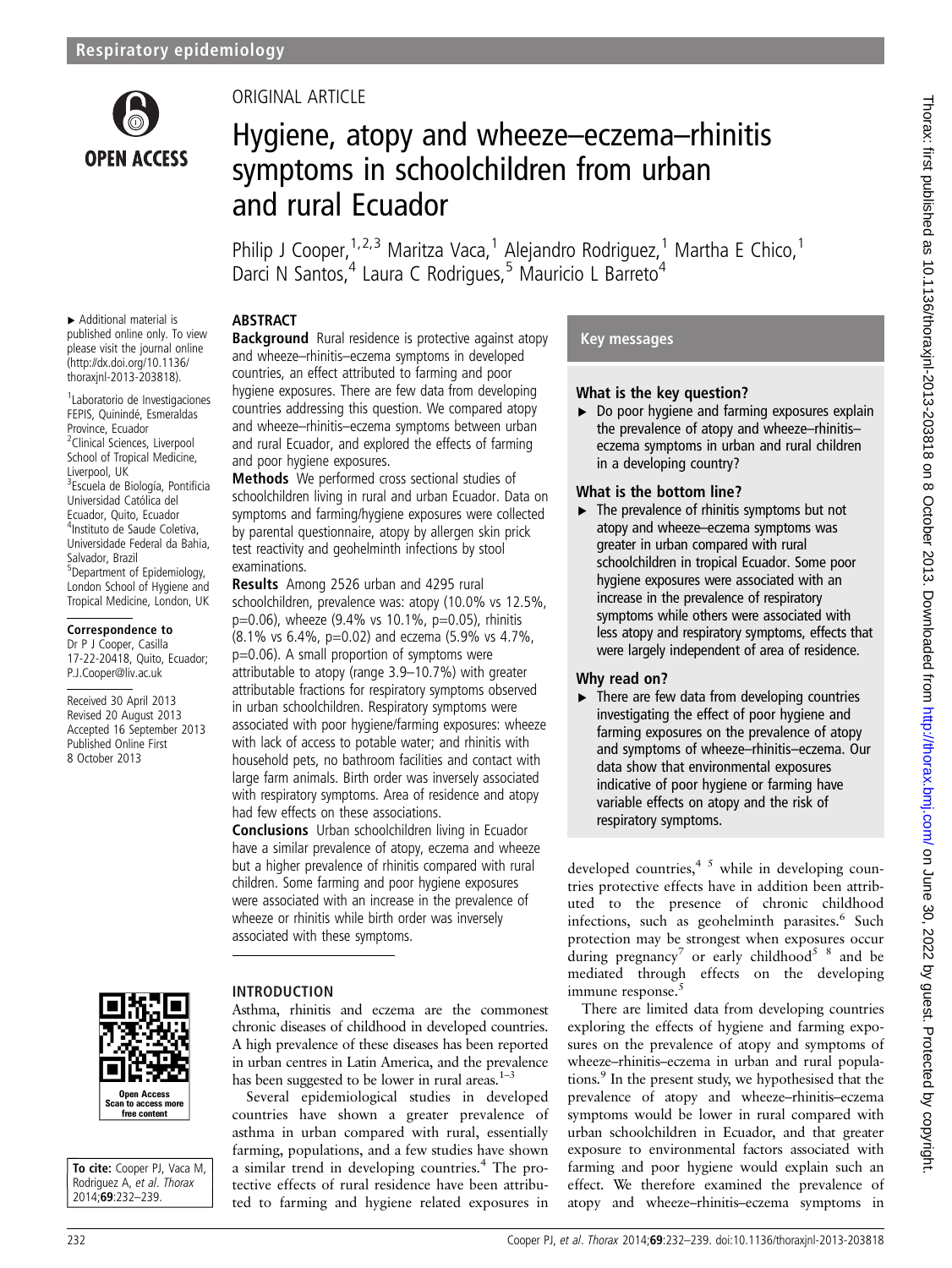comparable populations of schoolchildren living in urban and rural areas of the same province in Ecuador, and examined the effects on prevalence of farming and hygiene related factors.

#### METHODS

#### Study area and population

The study was performed in the coastal Province of Esmeraldas, Ecuador, one of the poorest regions of Ecuador with limited public services and infrastructure. The study area was tropical rain forest. The rural area comprised a convenience sample of 59 traditional Afro-Ecuadorian communities along the tributaries of the Santiago river basin in the districts of San Lorenzo and Eloy Alfaro. Economic activities in these communities are logging, subsistence agriculture and African palm oil extraction. The urban study area was the provincial capital of Esmeraldas, the city of Esmeraldas, a city of ~190 000 inhabitants<sup>10</sup> whose main economic activities are tourism, services and the oil industry. In the urban area we chose a convenience sample of 11 urban schools in neighbourhoods that contained significant proportions of Afro-Ecuadorian migrants from the same two rural districts who had settled in these neighbourhoods.

#### Study design

We did a cross sectional survey of children attending the schools that served the rural communities and the urban neighbourhoods. All children attending the schools at the time of the survey were eligible for inclusion. Based on annually updated school lists, we were able to evaluate 91.3% of children in rural schools and 90.8% of those attending urban schools. Data collection for the rural study was done between March 2005 and August 2008, and for the urban study between September 2008 and January 2010.

#### Data collection

#### **Ouestionnaires**

The questionnaire was modified from the International Study of Asthma and Allergies in Childhood (ISAAC) phase II questionnaire translated into Spanish, and has been extensively field tested. The questionnaire collected information on symptoms of wheeze, rhinitis and eczema, and risk factors, as described elsewhere, $^{11}$  and is provided as an online archive. The questionnaire was administered to a parent in the presence of the child.

#### Allergen skin prick test reactivity

Allergic sensitisation was measured by skin prick testing with Dermatophagoides pteronyssinus/farinae mix, American cockroach (Periplaneta americana), Alternaria tenuis, cat, dog, '9 southern grass mix' and 'New stock fungi mix', and positive histamine and negative saline controls (Greer Laboratories, Lenoir, North Carolina, USA), as described previously.<sup>11</sup> A positive reaction was defined as a mean wheal diameter of at least 3 mm greater than the saline control at 15 min. The same observer performed all skin prick testing (MV).

#### Stool examinations

Single stool samples were collected and analysed for geohelminth eggs and larvae using the modified Kato Katz and formol–ether concentration methods.<sup>12</sup>

#### Definition of outcomes

Outcomes were defined as: atopy—the presence of at least one positive allergen skin test; recent wheeze—reported wheezing during the previous 12 months; recent eczema—having a reported itchy rash with a flexural distribution in the previous 12 months;

and recent rhinitis—nasal stuffiness or sneezing without a cold accompanied by itchy eyes in the previous 12 months.

#### Statistical analysis

Sample sizes of 2500 for the urban and 4000 for the rural studies were estimated to yield approximately 200 asthma cases for nested case control studies in each area. Associations between poor hygiene/farming exposures and study outcomes were explored using univariate and multivariate random effects logistic regression adjusted for clustering by community or neighbourhood. Exposures in multivariate models were selected using a backwards stepwise procedure in which exposures were included if  $p < 0.2$  or OR  $\geq 10\%$ . Interactions by area of residence or atopy were assessed using the Wald test. Because of multiple comparisons, we used a p value ≤0.01 as evidence for effect modification or of a variable being statistically significant in multivariate models. Population attributable fractions (PAF) were calculated by:  $P_{ew} \times (OR-1)/OR$ , where  $P_{ew}$  is the prevalence of allergen skin test reactivity among children with the specific symptom of interest. Analyses were done using STATA (V.10).

Written informed consent was obtained from a parent, and signed minor assent from the child. Appropriate antiparasitic treatment was offered where necessary.

#### RESULTS

#### Characteristics of urban and rural schoolchildren

We studied a total of 6821 schoolchildren in urban (2526) and rural (4295) areas. Recruitment of the study subjects is shown in figure 1 and the distributions of risk factors between urban and rural schoolchildren in table 1. Rural compared with urban children were slightly older (p<0.001), more likely to be Afro-Ecuadorian (p<0.001), have less educated mothers  $(p<0.001)$  and a lower household income  $(p<0.001)$ , be underweight (p<0.001) and higher in the birth order (p<0.001), not have access to a bathroom for defecation  $(p<0.001)$  or access to potable drinking water  $(p<0.001)$ , to have attended daycare ( $p=0.008$ ), to have a father engaged in agriculture ( $p < 0.001$ ) and have contact with large farm animals  $(p<0.001)$ , to consume unpasteurised milk ( $p<0.001$ ) and have a higher prevalence of Ascaris lumbricoides ( $p$ <0.001) and Trichuris trichiura (p<0.001).

#### Prevalence of atopy and symptoms of wheeze–rhinitis–eczema

The prevalence of atopy and recent symptoms of wheeze–rhinitis–eczema symptoms in the urban and rural samples is shown in table 2. The prevalence of wheeze was slightly greater in rural (10.1%) compared with urban (9.4%) schoolchildren  $(p=0.05)$ . There were no differences in the prevalence of other wheeze related symptoms and markers of wheeze severity between urban and rural schoolchildren (data not shown). The prevalence of rhinitis symptoms (with itchy eyes) was significantly higher in urban schoolchildren ( $p=0.02$ ). There was some evidence for a higher prevalence of eczema symptoms (itchy flexural rash) in the urban sample ( $p=0.06$ ). The prevalence of allergen skin prick test reactivity (SPT) tended to be greater in rural children (urban  $10.0\%$  vs rural  $12.5\%$ , p=0.06), a difference largely explained by a higher prevalence of SPT to American cockroach (p<0.001) and dog (p<0.001) in rural children.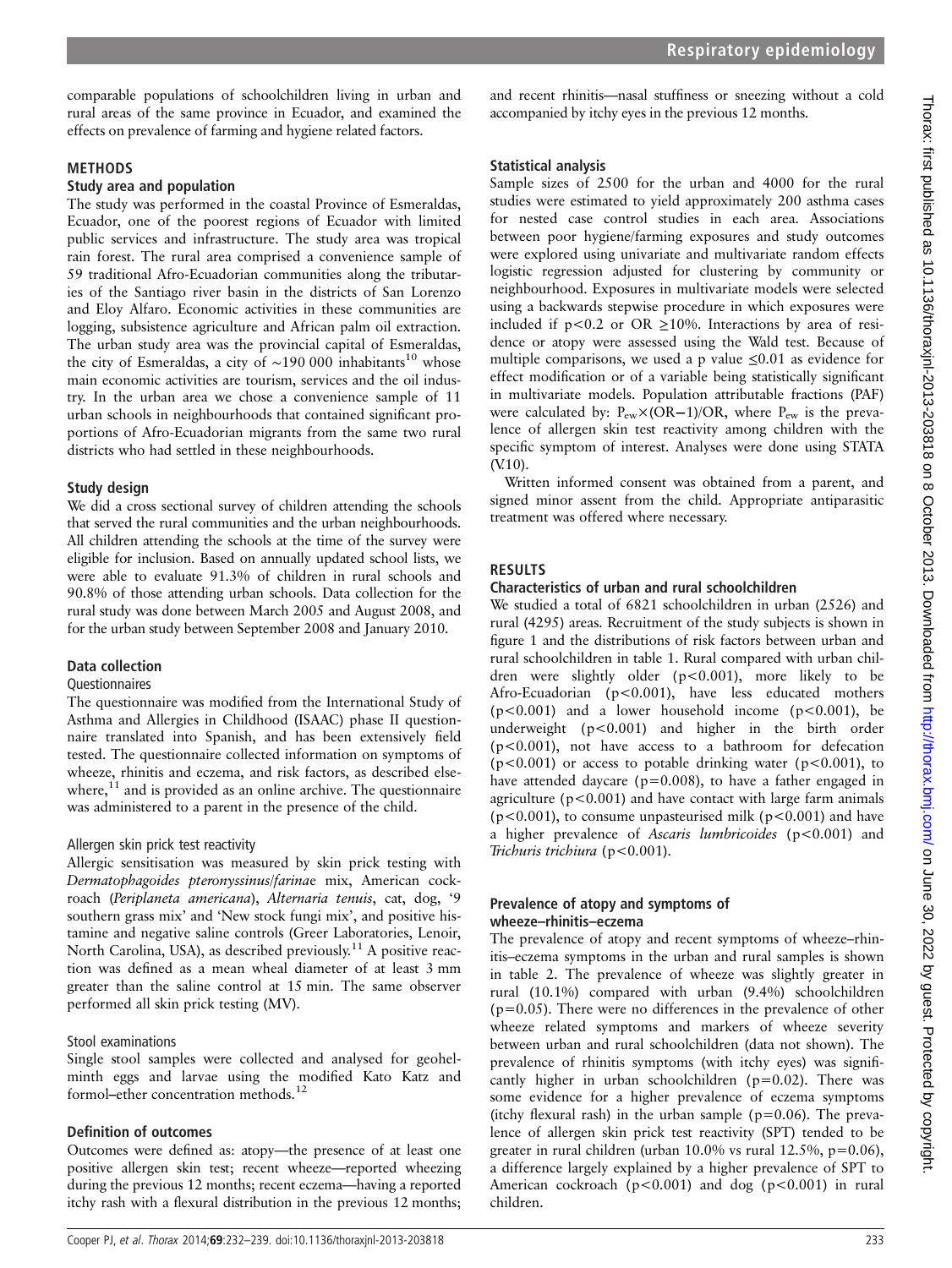

Figure 1 Flow diagram showing recruitment of schoolchildren in urban and rural areas.

#### Associations between atopy and symptoms of wheeze–rhinitis–eczema

The associations between recent symptoms and SPT in urban and rural schoolchildren are shown in table 3. Wheeze  $(p<0.001)$  and rhinitis ( $p=0.004$ ) were significantly associated with SPT in urban children while among rural children a significant association was seen for wheeze only  $(p=0.04)$ . The associations between atopy and wheeze or rhinitis were significantly stronger in urban than rural children (interaction p=0.01). Recent eczema (itchy flexural rash) was weakly associated with SPT (urban,  $p=0.06$ ; rural,  $p=0.05$ ). A small fraction of symptoms were attributable to SPT (table 3): population attributable fractions for wheeze in urban and rural children were 10.7% and 3.9%, respectively, and for rhinitis and eczema were <10% in both areas.

#### Associations between hygiene/farming exposures and atopy and wheeze–rhinitis–eczema symptoms

We explored the effects of poor hygiene and farming exposures on study outcomes (table 4; frequencies are provided in the online supplementary table S1). Multivariate analyses controlled simultaneously for the effects of these exposures: SPT was inversely associated with  $A$  *lumbricoides* ( $p=0.002$ ) and T trichiura (p<0.001) infections; wheeze was positively associated with lack of potable drinking water (p=0.001) and inversely associated with being higher in the birth order (p=0.005); rhinitis was positively associated with household pets (p=0.004), lack of household bathroom facilities  $(p=0.003)$  and contact with farm animals  $(p=0.001)$  but inversely with birth order (p<0.001); eczema was not associated with any of the exposures.

#### Effect modification by area or residence and atopy on associations between poor hygiene/farming exposures and wheeze–rhinitis–eczema symptoms

We explored the effects of area of residence or atopy on the associations between study exposures and wheeze–rhinitis– eczema symptoms. Complete results are provided in online supplementary tables S2 and S3. Area of residence modified the association between birth order and wheeze, with an inverse association seen only in rural schoolchildren (urban, adjusted OR 1.13 (95% CI 0.79 to 1.81, p=0.497) vs rural, adjusted OR 0.63 (95% CI 0.50 to 0.80, p<0.001), interaction p=0.007). For atopy, there was evidence of a significantly greater prevalence of wheeze among non-atopic children without access to potable drinking water (SPT−, adjusted OR 1.42, 95% CI 1.13 to 1.79, p=0.002; SPT+, adjusted OR 0.74, 95% CI 0.47 to 1.14, p=0.172; interaction p=0.01). Non-atopic children living in traditionally built houses had a greater prevalence of rhinitis compared with atopics (SPT−, adjusted OR 1.37, 95% CI 1.09 to 1.72, p=0.008; SPT+, adjusted OR 0.66, 95% CI 0.36 to 1.21,  $p=0.179$ ; interaction  $p=0.005$ ) while atopic children without access to potable drinking water had a reduced risk of rhinitis compared with non-atopics (SPT+, adjusted OR 0.48, 95% CI 0.26 to 0.88, p=0.019; SPT−, adjusted OR 1.05, 95% CI 0.79 to 1.40,  $p=0.741$ ; interaction  $p=0.003$ ). No effect modification by atopy was observed for eczema.

#### **DISCUSSION**

In the present study of schoolchildren living in urban and rural areas of a tropical region in Latin America, we did not observe a significantly greater prevalence of atopy, wheeze and eczema symptoms in urban compared with rural samples although there was a greater prevalence of rhinitis symptoms in urban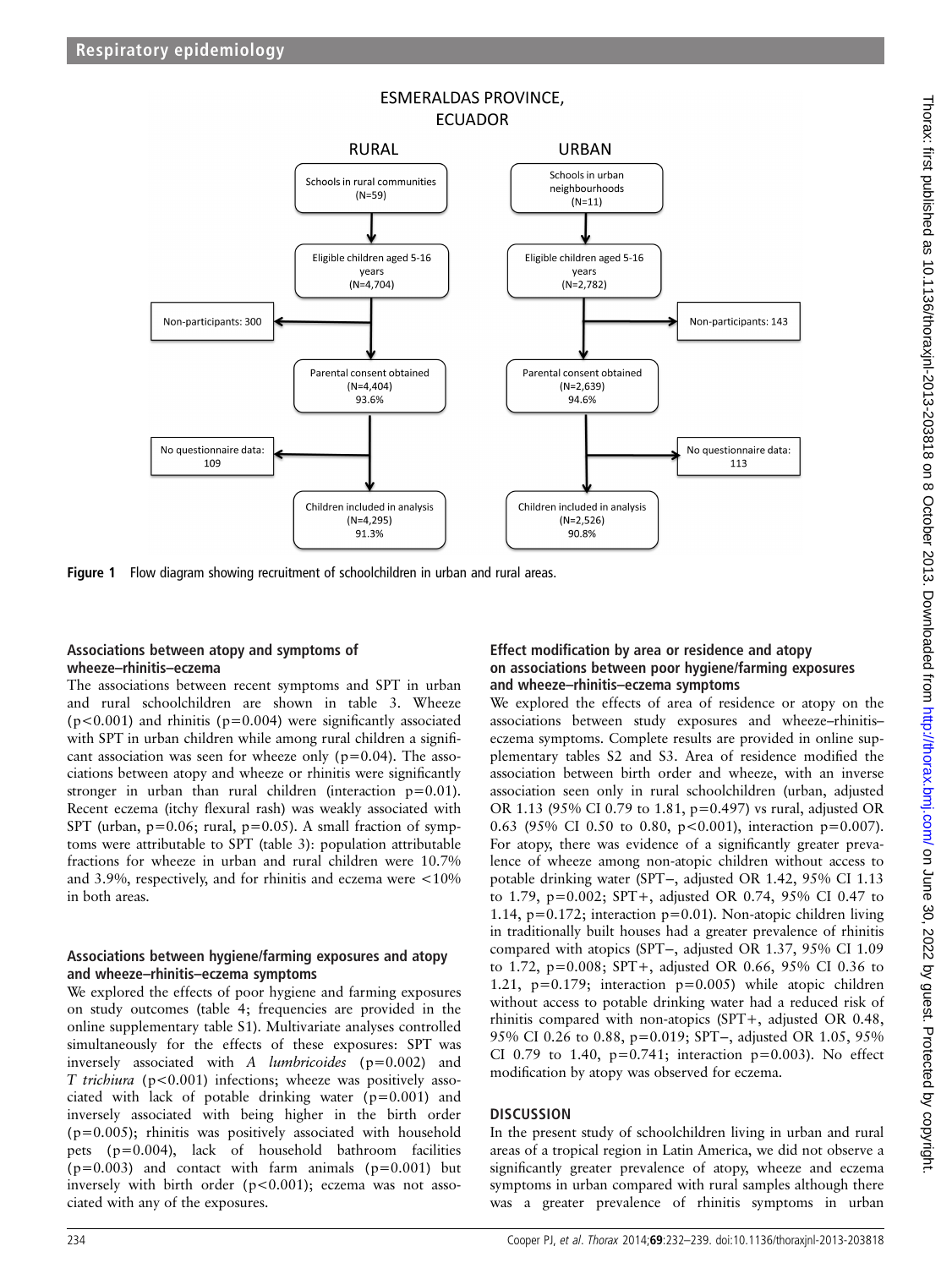| Characteristics of schoolchildren in urban and rural areas<br>Table 1<br>Table 1                             |                     |      |                     |      |                |                                |  |  |  |  |
|--------------------------------------------------------------------------------------------------------------|---------------------|------|---------------------|------|----------------|--------------------------------|--|--|--|--|
|                                                                                                              | Urban<br>$(n=2526)$ |      | Rural<br>$(n=4295)$ |      | p Value for    |                                |  |  |  |  |
| <b>Risk factor</b>                                                                                           | n                   | %    | n                   | $\%$ | rural vs urban | <b>Risk factor</b>             |  |  |  |  |
| Demographics                                                                                                 |                     |      |                     |      |                | <b>Infections</b>              |  |  |  |  |
| Age (years)                                                                                                  |                     |      |                     |      |                | Geohelminth                    |  |  |  |  |
| $5 - 8$                                                                                                      | 856                 | 33.9 | 1197                | 27.9 | < 0.001        | Any geohe                      |  |  |  |  |
| $9 - 11$                                                                                                     | 1252                | 49.6 | 1511                | 35.2 |                | Ascaris lun                    |  |  |  |  |
| $12 - 16$                                                                                                    | 418                 | 16.5 | 1587                | 36.9 |                | Trichuris tn                   |  |  |  |  |
| Sex                                                                                                          |                     |      |                     |      |                | Hookworm                       |  |  |  |  |
| Female                                                                                                       | 1196                | 47.4 | 2089                | 48.6 | 0.303          | Median crow                    |  |  |  |  |
| Male                                                                                                         | 1330                | 52.6 | 2206                | 51.4 |                | Numbers of r                   |  |  |  |  |
| Ethnicity*                                                                                                   |                     |      |                     |      |                | maternal edu<br>(5/0); crowdii |  |  |  |  |
| Afro-Ecuadorian                                                                                              | 2116                | 83.9 | 3957                | 92.5 | < 0.001        | daycare atter                  |  |  |  |  |
| Other                                                                                                        | 405                 | 16.1 | 323                 | 7.5  |                | occupation (7                  |  |  |  |  |
| Maternal educational level                                                                                   |                     |      |                     |      |                | any geohelm<br>113); Hookw     |  |  |  |  |
| <b>Illiterate</b>                                                                                            | 546                 | 22.0 | 2434                | 56.8 | < 0.001        | *Pigs, cows,                   |  |  |  |  |
| Completed primary                                                                                            | 1257                | 50.0 | 1498                | 35.0 |                | <b>†Consumptio</b>             |  |  |  |  |
| Completed secondary                                                                                          | 720                 | 28.0 | 353                 | 8.2  |                |                                |  |  |  |  |
| Monthly income (US\$)                                                                                        |                     |      |                     |      |                |                                |  |  |  |  |
| $≤150$                                                                                                       | 968                 | 39.2 | 3370                | 79.9 | < 0.001        | schoolchild                    |  |  |  |  |
| >150                                                                                                         | 1499                | 60.8 | 845                 | 20.1 |                | and respirat                   |  |  |  |  |
| <b>Nutritional status</b>                                                                                    |                     |      |                     |      |                | hygie<br>poor                  |  |  |  |  |
| Underweight                                                                                                  | 341                 | 13.5 | 703                 | 16.4 | < 0.001        | increased ri                   |  |  |  |  |
| <b>Normal</b>                                                                                                | 1718                | 68.0 | 2976                | 69.3 |                | the birth or                   |  |  |  |  |
| Overweight                                                                                                   | 467                 | 18.5 | 616                 | 14.3 |                | dence for 1                    |  |  |  |  |
| General hygiene factors                                                                                      |                     |      |                     |      |                | residence of                   |  |  |  |  |
| Pets inside the house                                                                                        |                     |      |                     |      |                | dren do no                     |  |  |  |  |
| No                                                                                                           | 1004                | 39.7 | 1650                | 38.5 | 0.293          | wheeze-rhii                    |  |  |  |  |
| Yes                                                                                                          | 1522                | 60.3 | 2640                | 61.5 |                | dren, and tl                   |  |  |  |  |
| Crowding (persons/sleeping room)                                                                             |                     |      |                     |      |                | increase the                   |  |  |  |  |
| <median< td=""><td>1298</td><td>51.5</td><td>2141</td><td>49.9</td><td>0.202</td><td>A previo</td></median<> | 1298                | 51.5 | 2141                | 49.9 | 0.202          | A previo                       |  |  |  |  |
| >Median                                                                                                      | 1222                | 48.5 | 2149                | 50.1 |                | duals living                   |  |  |  |  |
| Birth order                                                                                                  |                     |      |                     |      |                | non-industr                    |  |  |  |  |
| $\geq$ 5th                                                                                                   | 1367                | 54.2 | 1726                | 40.2 | < 0.001        | of atopy to                    |  |  |  |  |
| 3rd-4th                                                                                                      | 727                 | 28.8 | 1119                | 26.1 |                | toms in the                    |  |  |  |  |
| 1st-2nd                                                                                                      | 426                 | 17.0 | 1450                | 33.7 |                | reported an                    |  |  |  |  |
| Bathroom (%)                                                                                                 |                     |      |                     |      |                | compared v                     |  |  |  |  |
| Field                                                                                                        | 178                 | 7.1  | 1553                | 36.1 | < 0.001        | oped count                     |  |  |  |  |
| Latrine                                                                                                      | 595                 | 23.5 | 2617                | 61.0 |                | less consiste                  |  |  |  |  |
| WC                                                                                                           | 1752                | 69.4 | 123                 | 2.9  |                | prevalence                     |  |  |  |  |
| Potable drinking water                                                                                       |                     |      |                     |      |                | populations                    |  |  |  |  |
| No                                                                                                           | 199                 | 7.9  | 4028                | 93.8 | < 0.001        | So why o                       |  |  |  |  |
| Yes                                                                                                          | 2320                | 92.1 | 266                 | 6.2  |                | study? We h                    |  |  |  |  |
| Daycare attendance                                                                                           |                     |      |                     |      |                | geneity in t                   |  |  |  |  |
| No                                                                                                           | 1431                | 57.4 | 2291                | 54.1 | 0.008          | in the rura                    |  |  |  |  |
| Yes                                                                                                          | 1061                | 42.6 | 1944                | 45.9 |                | higher level                   |  |  |  |  |

Household construction

Farming exposures

Unpasteurised milk†

Father with agricultural occupation

Contact with large farm animals\*

| rural areas | Table 1 Cont |  |
|-------------|--------------|--|
|             |              |  |

| Table 1<br>Continued   |                     |               |                     |      |                |  |
|------------------------|---------------------|---------------|---------------------|------|----------------|--|
|                        | Urban<br>$(n=2526)$ |               | Rural<br>$(n=4295)$ |      | p Value for    |  |
| <b>Risk factor</b>     | n                   | $\frac{0}{0}$ | n                   | $\%$ | rural vs urban |  |
| <b>Infections</b>      |                     |               |                     |      |                |  |
| Geohelminth infections |                     |               |                     |      |                |  |
| Any geohelminth        | 1036                | 42.9          | 2849                | 69.0 | < 0.001        |  |
| Ascaris lumbricoides   | 479                 | 19.9          | 1752                | 42.4 | < 0.001        |  |
| Trichuris trichiura    | 853                 | 35.4          | 2234                | 54.1 | < 0.001        |  |
| Hookworm               | 111                 | 4.6           | 228                 | 5.5  | 0.106          |  |

 $nd$ ing was 3.

missing values (rural/urban) are given in parentheses: ethnicity (15/5); icational level (10/3); monthly income (80/59); pets inside the house ng (5/6); birth order (0/6); bathroom (2/1); potable drinking water (1/7); dance (60/34); household construction (23/6); father with agricultural  $75/68$ ); contact with large farm animals (6/2); unpasteurised milk (9/5); inth (163/113); Ascaris lumbricoides (163/113); Trichuris trichiura (163/  $\lim (163/113).$ horses, mules, donkeys.

on of unpasteurised milk at least once weekly.

ren. The strength of the association between atopy tory symptoms was greater in urban children. Some ene/farming exposures were associated with an isk of respiratory symptoms, while being higher in rder was inversely associated. There was limited evimodification of these effects by urban versus rural r atopy. Our data emphasise the fact that rural chilt necessarily have a reduced prevalence of atopy and nitis–eczema symptoms compared with urban chilhat some exposures indicative of poorer hygiene may risk of respiratory symptoms.

us study comparing population samples of indiviin rural subsistence communities with those in a rial urban environment showed a higher prevalence house dust mite in the rural but more wheeze sympurban population. $13$  Since then, other studies have elevated prevalence of asthma and atopy in urban with rural populations in both developing and develries.<sup>4 14</sup> An urban–rural effect on risk of eczema is ent although a systematic review suggested that the of eczema may be increased in some urban  $15$ 

did we not observe such differences in the present ave shown previously that there is significant heterothe level of urbanisation between rural communities al area where we conducted the study and that a higher level of urbanisation, particularly the adoption of a more urban lifestyle, was associated with the prevalence of wheeze at the community level.<sup>16</sup> Thus there is considerable heterogeneity in asthma risk between rural communities, and considering all as a single entity will mask these differences. Urban residence in the present study, although associated with changes in the living environment and presumably other factors such as exposure to air pollution, was still associated with significant rural exposures, such as farming. Such exposures likely reflect the lifestyle of more recent rural migrants who maintain rural lifestyles and contacts with their origins. Our urban study population can, therefore, be considered at a relatively early stage in the transition to an urban way of life, and such changes as do occur did not translate into significant changes in the prevalence of atopy, wheeze and eczema. Perhaps the first changes to occur in allergy during this early stage of urban transition are an increase in the

Continued

Wood/bamboo 218 8.7 2443 57.2 <0.001

No 2306 93.8 2213 52.4 <0.001

No 2306 91.4 2979 69.5 <0.001

No 1594 63.2 2455 57.3 <0.001

Mixed cement/wood 1139 45.2 1151 26.9 Cement 1163 46.1 678 15.9

Yes 152 6.2 2007 47.5

Yes 218 8.6 1310 30.5

Yes 927 36.8 1831 42.7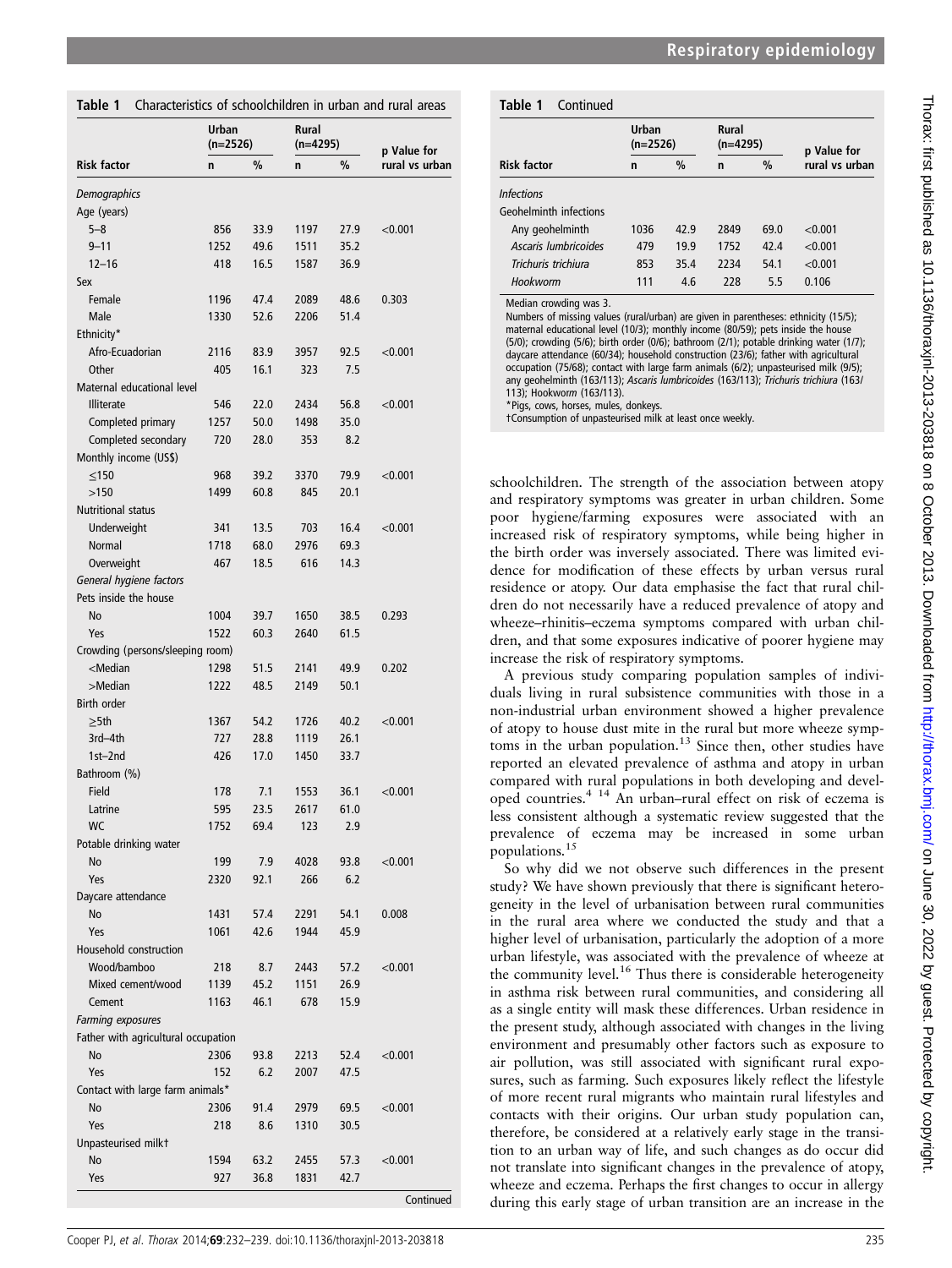|  | Table 2 Frequencies of symptoms and atopy in 6821 schoolchildren living in urban and rural areas of Esmeraldas Province |  |  |  |
|--|-------------------------------------------------------------------------------------------------------------------------|--|--|--|
|  |                                                                                                                         |  |  |  |

|                            | Urban $(n=2526)$ |               | Rural (n=4295) |               |                       |         |
|----------------------------|------------------|---------------|----------------|---------------|-----------------------|---------|
| Variable                   | n                | $\frac{0}{0}$ | n              | $\frac{0}{0}$ | OR (95% CI)           | p Value |
| Wheeze                     |                  |               |                |               |                       |         |
| Wheeze ever                | 801              | 32.7          | 1362           | 32.7          | 0.97 (0.87 to 1.09)   | 0.64    |
| Recent wheeze              | 231              | 9.4           | 421            | 10.1          | $0.84$ (0.71 to 1.00) | 0.05    |
| <b>Rhinitis</b>            |                  |               |                |               |                       |         |
| <b>Rhinitis ever</b>       | 489              | 19.5          | 553            | 13.1          | 1.57 (1.37 to 1.80)   | < 0.001 |
| Recent rhinitis            | 203              | 8.1           | 270            | 6.4           | 1.25 $(1.03$ to 1.52) | 0.02    |
| Eczema                     |                  |               |                |               |                       |         |
| Eczema ever                | 323              | 12.9          | 358            | 8.4           | 1.57 (1.33 to 1.84)   | < 0.001 |
| Recent eczema              | 146              | 5.9           | 199            | 4.7           | 1.24 (1.00 to 1.56)   | 0.06    |
| Skin prick test reactivity |                  |               |                |               |                       |         |
| Any allergen               | 246              | 10.0          | 515            | 12.5          | 0.85 (0.72 to 1.01)   | 0.06    |
| House dust mite            | 185              | 7.6           | 281            | 6.8           | 1.19 (0.97 to 1.44)   | 0.09    |
| Mixed grass                | 27               | 1.1           | 76             | 1.8           | 0.68 (0.43 to 1.07)   | 0.10    |
| American cockroach         | 55               | 2.2           | 185            | 4.5           | $0.54$ (0.40 to 0.74) | < 0.001 |
| Mixed fungi                | 10               | 0.4           | 18             | 0.4           | 1.31 (0.58 to 2.94)   | 0.52    |
| Alternaria tenuis          | 3                | 0.1           | 8              | 0.2           | 0.67 (0.17 to 2.60)   | 0.456   |
| Cat                        | 8                | 0.3           | 17             | 0.4           | 0.84 (0.36 to 1.98)   | 0.69    |
| Dog                        | 6                | 0.2           | 68             | 1.7           | $0.15$ (0.07 to 0.35) | < 0.001 |

ORs and 95% CIs show urban and rural comparisons adjusted for age and sex.

Numbers in bold represent p<0.05.

Recent represents symptoms within the previous 12 months.

Eczema was defined by an itchy rash with a flexural distribution and rhinitis by nasal stuffiness/sneezing with itchy eyes.

prevalence of rhinitis and a strengthening of the association between atopy and respiratory symptoms, as observed here.

The rural area where we conducted this study represents traditional rural communities that have just started the transition to a more modern way of living. Many were accessible only by river, were not connected to the national electricity grid and used traditional materials for housing. But no community was truly isolated from urban influences—many rural residents had travelled to urban centres and the economies of all communities were money based. Most agriculture in these rural communities was subsistence. The urban study population was chosen to be representative ethnically and socially of the rural population, and urban study neighbourhoods were located at the periphery of the city of Esmeraldas where some but limited basic services were present. Such marginal populations living at the periphery of small to medium sized cities is expected to fuel much of the growth of the world population in the 21st century.

The hygiene hypothesis developed from the observation of an inverse association between sibling number and rhinitis that was

explained by unhygienic contacts with older siblings.<sup>17</sup> Since then, this hypothesis has been extended to include the effects of a wide variety of infectious and other microbial exposures (eg, farming and pets in affluent countries and parasites in nonaffluent countries) on a wide range of inflammatory diseases, extending from allergic to autoimmune diseases.<sup>18</sup> A plausible underlying mechanism to explain such wide ranging effects is the induction of immune regulation through the production of regulatory cytokines, such as interleukin 10 that serves to modulate Th1 and Th2 mediated inflammation.<sup>18</sup> Several environmental exposures associated with poor hygiene, including geohelminths, have been associated with increased interleukin  $10<sub>19</sub>$ <sup>19 20</sup> providing a biologically plausible link between chronic microbial exposures and reduction in tissue inflammation. Consistent with such a paradigm, we observed a reduced prevalence of SPT among children with geohelminths. Being higher in the birth order was inversely associated with respiratory symptoms, in agreement with previous studies,  $17 \times 21$  but other exposures representative of farming, poor hygiene or increased risk

Table 3 Associations between recent symptoms and allergen skin prick test reactivity and population fractions of symptoms attributable to skin prick test reactivity (PAF%) in urban and rural schoolchildren

|                 | <b>SPT</b>          |         |      |                                |         |                   |                     |
|-----------------|---------------------|---------|------|--------------------------------|---------|-------------------|---------------------|
|                 | <b>Urban</b>        |         |      | <b>Rural</b>                   |         |                   |                     |
| Recent symptoms | OR (95% CI)         | p Value | PAF% | OR (95% CI)                    | p Value | PAF%              | Interaction p value |
| Wheeze          | 2.35(1.63 to 3.40)  | < 0.001 | 10.7 | 1.36 $(1.01$ to 1.83)          | 0.04    | 3.9               | 0.01                |
| <b>Rhinitis</b> | 1.82 (1.22 to 2.73) | 0.004   | 7.3  | $0.94$ (0.63 to 1.40)          | 0.75    | $\qquad \qquad -$ | 0.01                |
| Eczema          | 1.60 (0.99 to 2.60) | 0.06    | 5.7  | 1.47 $(1.00 \text{ to } 2.16)$ | 0.05    | 5.3               | 0.74                |

Shown also are p values for the interaction effect of the area of residence.

ORs are adjusted for age, sex and maternal educational level (eczema only).

PAF%, population attributable fraction; SPT, skin prick test reactivity.

Numbers in bold represent p<0.05.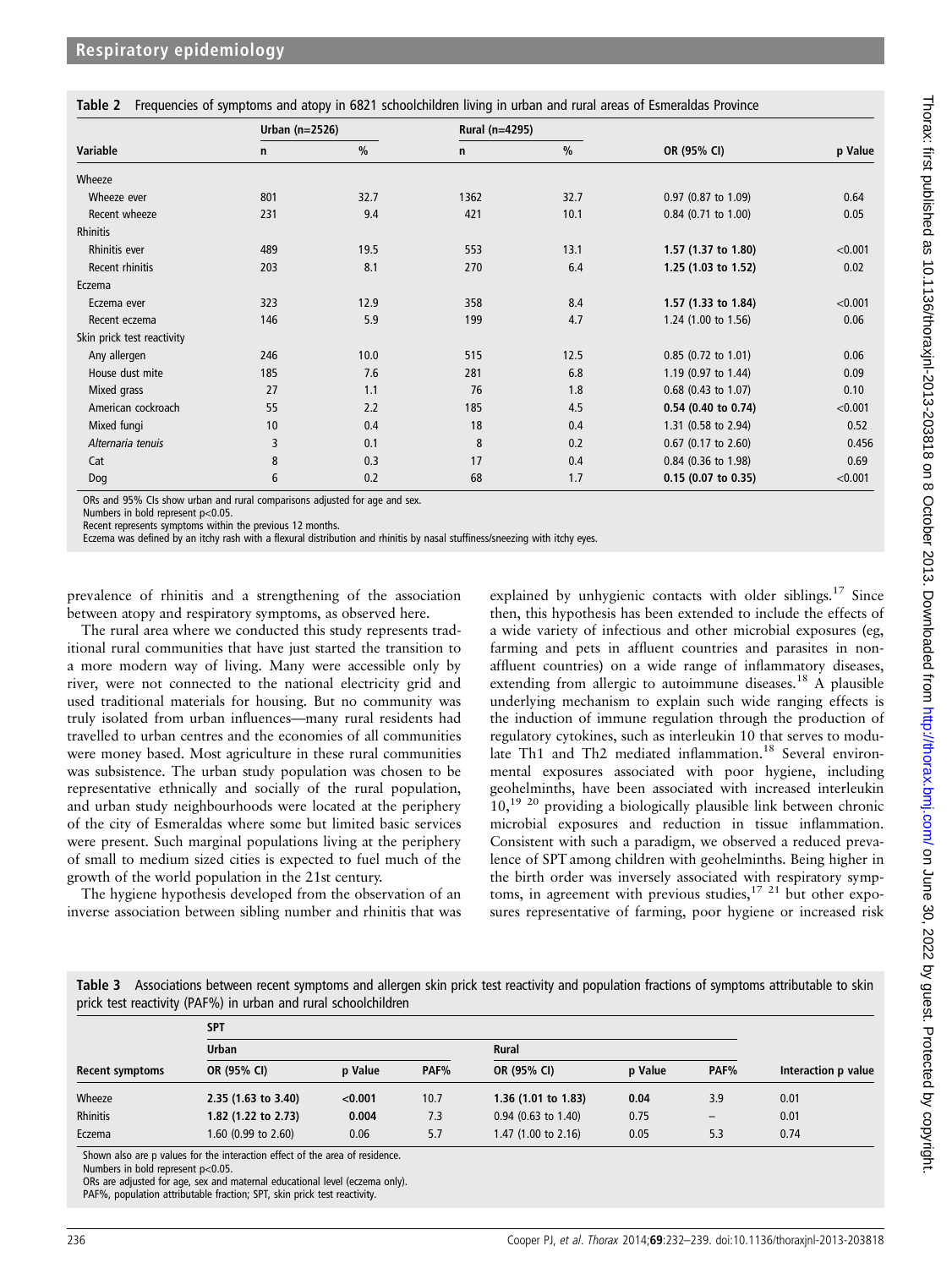|                                                                  |                                                                                                                                                                                                                 | Table 4 Un    |  |
|------------------------------------------------------------------|-----------------------------------------------------------------------------------------------------------------------------------------------------------------------------------------------------------------|---------------|--|
|                                                                  |                                                                                                                                                                                                                 | Hygiene expos |  |
| et al. Thorax 2014;69:232-239. doi:10.1136/thoraxjnl-2013-203818 | Pets inside hom<br>Yes vs no<br>Crowding<br>$\geq$ 3 vs $<$ 3<br>Birth order<br>$\geq$ 5th vs $\leq$ 4th<br><b>Bathroom</b><br>Field vs others<br>Potable drinking<br>No vs yes<br>Attended daycar<br>Yes vs no |               |  |
|                                                                  |                                                                                                                                                                                                                 |               |  |

|  |  |  |  | able 4 Univariate and multivariate associations between outcomes and hygiene exposures in 6821 schoolchildren |
|--|--|--|--|---------------------------------------------------------------------------------------------------------------|
|  |  |  |  |                                                                                                               |

|                                             | <b>SPT</b><br>OR (95% CI)<br>p Value |                                  | Wheeze<br>OR (95% CI)<br>p Value        |                              | <b>Rhinitis</b><br>OR (95% CI)<br>p Value |                                | Eczema<br>OR (95% CI)<br>p Value |                                |
|---------------------------------------------|--------------------------------------|----------------------------------|-----------------------------------------|------------------------------|-------------------------------------------|--------------------------------|----------------------------------|--------------------------------|
| <b>Hygiene exposure</b>                     | <b>Univariate</b>                    | <b>Multivariate</b>              | <b>Univariate</b>                       | <b>Multivariate</b>          | <b>Univariate</b>                         | <b>Multivariate</b>            | <b>Univariate</b>                | <b>Multivariate</b>            |
| Pets inside home<br>Yes vs no               | 0.91 (0.78 to 1.06)<br>0.215         |                                  | 1.09 (0.93 to 1.29)<br>0.296            |                              | 1.34 (1.09 to 1.62)<br>0.005              | 1.34 (1.09 to 1.63)<br>0.004   | 1.28 (1.03 to 1.60)<br>0.031     | 1.19 (0.94 to 1.51)<br>0.151   |
| Crowding<br>$\geq$ 3 vs $<$ 3               | 0.79 (0.67 to 0.92)<br>0.004         |                                  | 0.97 (0.82 to 1.16)<br>0.733            |                              | 0.86 (0.70 to 1.05)<br>0.133              | $0.81$ (0.66 to 1.0)<br>0.053  | $0.88$ (0.71 to 1.11)<br>0.276   |                                |
| Birth order<br>$\geq$ 5th vs $\leq$ 4th     | 1.58 (0.98 to 1.37)<br>0.084         |                                  | $0.75$ (0.62 to 0.91)<br>0.003          | 0.75(0.61 to 0.91)<br>0.005  | 0.62 (0.49 to 0.78)<br>< 0.001            | 0.62 (0.49 to 0.79)<br>< 0.001 | $0.79$ (0.62 to 1.02)<br>0.069   | 0.78 (0.60 to 1.02)<br>0.070   |
| Bathroom<br>Field vs others                 | 0.91 (0.76 to 1.09)<br>0.299         |                                  | 1.19 (0.99 to 1.43)<br>0.054            |                              | 1.32 (1.08 to 1.62)<br>0.008              | 1.44 (1.13 to 1.83)<br>0.003   | 0.80 (0.62 to 1.04)<br>0.097     |                                |
| Potable drinking water<br>No vs yes         | 1.05 (0.81 to 1.34)<br>0.700         |                                  | 1.21 $(1.02 \text{ to } 1.43)$<br>0.028 | 1.44 (1.16 to 1.78)<br>0.001 | 0.92 (0.72 to 1.20)<br>0.562              | $0.79$ (0.59 to 1.06)<br>0.123 | 0.96 (0.78 to 1.20)<br>0.771     |                                |
| Attended daycare<br>Yes vs no               | 0.96 (0.82 to 1.12)<br>0.642         |                                  | 0.99 (0.84 to 1.16)<br>0.889            |                              | 1.11 (0.92 to 1.33)<br>0.296              |                                | 1.28 (1.4 to 1.59)<br>0.023      | 1.28 (1.02 to 1.60)<br>0.037   |
| House construction<br>Wood/bamboo vs others | 1.14 (0.98 to 1.33)<br>0.087         |                                  | 0.95 (0.81 to 1.12)<br>0.508            |                              | 1.12 (0.93 to 1.35)<br>0.242              | 1.28 (1.03 to 1.61)<br>0.027   | 1.02 (0.83 to 1.26)<br>0.854     |                                |
| Father engaged in agriculture<br>Yes vs no  | 1.55 (1.32 to 1.81)<br>< 0.001       | $1.24$ (1.01 to 1.51)<br>0.036   | 0.89 (0.74 to 1.06)<br>0.176            | 0.86 (0.70 to 1.05)<br>0.144 | 0.82 (0.66 to 1.01)<br>0.062              | $0.89$ (0.69 to 1.15)<br>0.386 | 1.24 (0.99 to 1.56)<br>0.055     |                                |
| Contact with farm animals*<br>Yes vs no     | 1.40 (1.18 to 1.66)<br>< 0.001       | 1.15 $(0.95$ to 1.41)<br>0.146   | 1.03 (0.85 to 1.25)<br>0.781            |                              | 1.28 (1.04 to 1.59)<br>0.021              | 1.50 (1.19 to 1.91)<br>0.001   | 1.38 (1.09 to 1.75)<br>0.008     | 1.41 (1.07 to 1.84)<br>0.014   |
| Unpasteurised milkt<br>Yes vs no            | 1.13 (0.97 to 1.32)<br>0.109         |                                  | 1.05 (0.89 to 1.24)<br>0.557            |                              | 1.02 (0.85 to 1.24)<br>0.810              |                                | 1.34 (1.08 to 1.65)<br>0.008     | 1.13 (0.89 to 1.43)<br>0.321   |
| Any geohelminth<br>Yes vs no                | 0.66 (0.56 to 0.77)<br>< 0.001       |                                  | 1.12 (0.95 to 1.34)<br>0.165            |                              | 0.94 (0.78 to 1.14)<br>0.550              |                                | 0.97 (0.78 to 1.21)<br>0.810     | 1.31 (0.93 to 1.85)<br>0.125   |
| Ascaris lumbricoides<br>Yes vs no           | 0.71 (0.59 to 0.84)<br>< 0.001       | $0.73$ (0.60 to 0.89)<br>0.002   | 1.01 (0.84 to 1.20)<br>0.924            |                              | 0.83 (0.68 to 1.02)<br>0.079              |                                | 1.03 (0.82 to 1.29)<br>0.810     |                                |
| Trichuris trichiura<br>Yes vs no            | $0.63$ (0.53 to 0.73)<br>< 0.001     | $0.71$ (0.59 to 0.85)<br>< 0.001 | 1.16 (0.98 to 1.36)<br>0.084            |                              | 1.07 (0.88 to 1.29)<br>0.505              |                                | $0.78$ (0.63 to 0.97)<br>0.025   | $0.72$ (0.51 to 1.02)<br>0.061 |
| Hookworm<br>Yes vs no                       | 1.38 (1.01 to 1.88)<br>0.047         | 1.37 (0.95 to 1.97)<br>0.088     | 1.10 (0.77 to 1.58)<br>0.591            |                              | 0.74 (0.46 to 1.20)<br>0.221              |                                | 1.37 (0.90 to 2.12)<br>0.143     |                                |

Variables in multivariate analyses with p≤0.01 were considered statistically significant and are shown in bold type. Median crowding was 3.

\*Pigs, cows, horses, mules, donkeys. †Consumption of unpasteurised milk at least once weekly. SPT, skin prick test reactivity.

237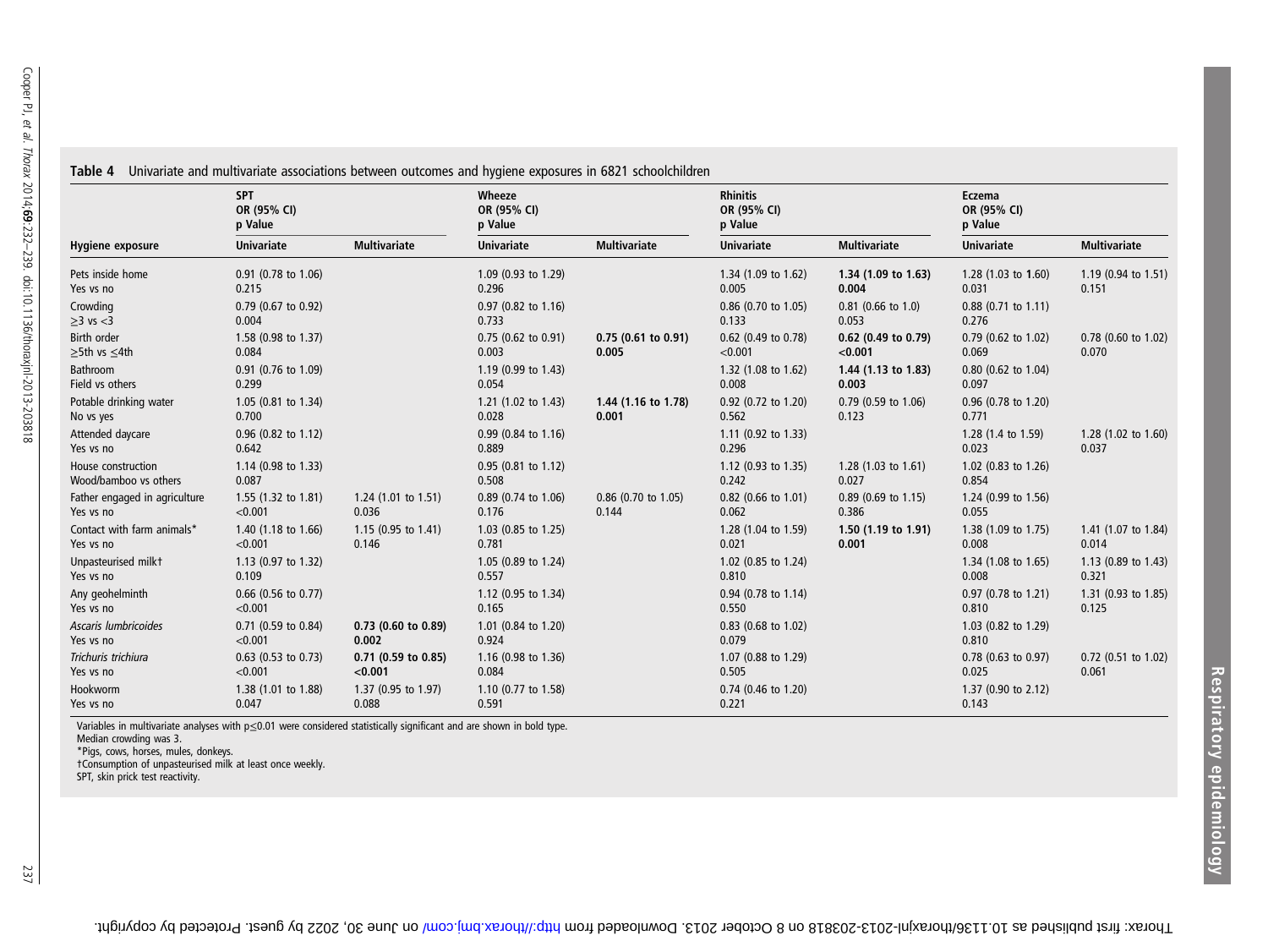of infections (ie, lack of potable drinking water) were associated with an increased risk of these symptoms.

Previous observations from urban Brazil showed strong associations between non-atopic wheeze and indicators of dirt, increased urban poverty and respiratory infections.<sup>22</sup> Although such observations are not consistent with the hygiene hypothesis, increased exposure to chronic parasitic, bacterial and viral infections were strongly inversely associated with atopy.<sup>23</sup> In our study, only a minority of wheeze–rhinitis–eczema symptoms were attributable to atopy (<11%), in agreement with previous studies from Latin America.<sup>2 24-26</sup> A study of European children indicated that the effects of hygiene exposures on non-atopic symptoms were distinct from those on atopic symptoms.<sup>27</sup> In the present study, there was some evidence to suggest that poor hygiene exposures might increase the prevalence of respiratory symptoms in non-atopic compared with atopic schoolchildren.

Being born and raised on a livestock farm in Europe provides the strongest protection against atopy and allergic symptoms.<sup>5</sup> Such protection may require an intimate relationship between herd animals and their owners, particularly during the winter months when the animals may be kept in barns close to the farmer's living space and where exposures to the animals and their microbes is intense, perhaps leading to immune tolerance and reduced inflammation. Clearly not all farm exposures are protective, and significant heterogeneity of effects has been reported across Europe,<sup>28</sup> while an increased risk has been reported in Australasian<sup>29 30</sup> and Iowan children.<sup>31</sup> The relationship between farming families and their animals is different in the tropical lowlands of Ecuador and a less intimate association could explain why childhood contact with large farm animals, through exposures to farming related irritants or proinflammatory substances, might be associated with an increase in rhinitis and perhaps also eczema symptoms.

The strengths of the present study were: evaluation of a large population of urban and rural schoolchildren within the same geographic region in Ecuador with sufficient power to detect relevant effects of exposures on atopy and allergic symptoms; very high rates of participation in both study areas (>90%) ensuring the relevance of our findings to the largely Afro-Ecuadorian population we studied; and use of simple and widely used measurements of parentally reported symptoms. The use of symptoms to estimate the prevalence of wheeze– rhinitis–eczema is probably subject to less bias than a doctor diagnosis in a population with limited access to healthcare and where such access differs between urban and rural populations. The term wheeze–rhinitis–eczema was used as a substitute for 'allergic' because few such symptoms in our study population appear to be explained by atopy. Weaknesses were a lack of data on the intensity and age of initial exposures to these factors, and the questionnaire data may have been subject to recall bias and misclassification. We used SPT rather than allergen specific IgE to measure atopy and cannot comment on the effects of the study exposures on this latter marker. However, SPT, a measure of allergic effector responses rather than allergic sensitisation per se, may be more appropriate for the exploration of such effects in a population in which the two atopic markers are dissociated.<sup>23° 26</sup>

In summary, the present study, performed in rural and urban schoolchildren in Ecuador, showed a greater risk of rhinitis symptoms in urban compared with rural children but no such effects on the prevalence of wheeze and eczema. There was evidence that some poor hygiene/farming exposures were associated with an increased risk of respiratory symptoms, while being higher in the birth order was protective. Our observations

provide further insights into the determinants of the prevalence of atopy and wheeze–rhinitis–eczema symptoms in a population in Latin America undergoing development and at an early stage in the evolution of the so-called allergy epidemic that has emerged over recent years in more advanced Latin American countries and in other developing regions.

Acknowledgements The Ecuadorian Elimination Programme for Onchocerciasis (Dr Eduardo Gomez, Lcda Raquel Lovato, Lcda Sra Margarita Padilla, Lcda Anabel Ponce, Ing Sandra Barreno, Sra Magdalena Cortez), CECOMET (Dr Gregorio Montalvo and Lcda Monica Marquez) and SNEM (Dr César Diaz) are thanked for support in visiting rural communities and urban neighbourhoods in the city of Esmeraldas. Silvia Erazo and Gisela Oviedo are thanked for their technical support. The health promoters, teachers, parents and children are thanked for their enthusiastic cooperation.

Contributors Study idea and design: PJC, LCR and MLB. Data collection: MEC and MV. Data analysis: AR, PJC, MV and DNS. Drafting the manuscript: PJC and MV. Critical review of the manuscript: AR, MEC, DNS, LCR and MLB. Final approval: all authors.

Funding The study forms part of the SCAALA (Social Changes, Asthma and Allergies in Latin America) programme of research. The research was supported by grants from the Wellcome Trust (072405/Z/03/Z and 088862/Z/09/Z). The funders had no role in the study design, data collection and analysis, decision to publish or preparation of the manuscript.

#### Competing interests None.

**Ethics approval** The ethics committee of the Hospital Pedro Vicente Maldonado, Ecuador, approved the study protocol.

Provenance and peer review Not commissioned; externally peer reviewed.

Open Access This is an Open Access article distributed in accordance with the terms of the Creative Commons Attribution (CC BY 3.0) license, which permits others to distribute, remix, adapt and build upon this work, for commercial use, provided the original work is properly cited. See: [http://creativecommons.org/](http://creativecommons.org/licenses/by/3.0/) [licenses/by/3.0/](http://creativecommons.org/licenses/by/3.0/)

#### **REFERENCES**

- 1 The International Study of Asthma and Allergies in Childhood (ISAAC) Steering Committee. Worldwide variation in prevalence of symptoms of asthma, allergic rhinoconjunctivitis, and atopic eczema: ISAAC. Lancet 1998;351:1225–32.
- 2 Cooper PJ, Chico ME, Griffin GE, et al. Allergy symptoms, atopy, and geohelminth infections in a rural area of Ecuador. Am J Resp Crit Care Med 2003;168:313–17.
- 3 Weinmayr G, Weiland SK, Bjorksten B, et al. Atopic sensitization and the international variation of asthma symptom prevalence in children. Am J Respir Crit Care Med 2007;166:565–74.
- 4 Wong GW, Chow CM. Childhood asthma epidemiology: insights from comparative studies of rural and urban populations. Pediatr Pulmonol 2008;43:107–16.
- 5 von Mutius E. 99th Dahlem Conference on Infection, Inflammation and Chronic Inflammatory Disorders: farm lifestyles and the hygiene hypothesis. Clin Exp Immunol 2010;160:130–5.
- Cooper PJ. Interactions of parasites with allergy. Curr Opin Allergy Clin Immunol 2009;9:29–37.
- 7 Douwes J, Cheng S, Travier N, et al. Farm exposure in utero may protect against asthma, hay fever and eczema. Eur Respir J 2008;32:603-11.
- 8 Rodrigues LC, Newland P, Cunha SS, et al. Early infections with intestinal helminths reduce the risk of atopy later in childhood. Clin Exp Allergy 2008;38:1769-77.
- Viinanen A, Munhbayarlah S, Zevgee T, et al. Prevalence of asthma, allergic rhinoconjunctivitis and allergic sensitization in Mongolia. Allergy 2005;60:1370–7.
- 10 Instituto Nacional De Estadística Y Censos—INEC. Informacion Censal Cantonal. INEC, 2010. [http://www.inec.gob.ec/estadisticas/?option=com\\_content&view=article&id](http://www.inec.gob.ec/estadisticas/?option=com_content&view=article&id=91&Itemid=56&TB_iframe=true&height=512&width=1242) [=91&Itemid=56&TB\\_iframe=true&height=512&width=1242](http://www.inec.gob.ec/estadisticas/?option=com_content&view=article&id=91&Itemid=56&TB_iframe=true&height=512&width=1242) (accessed 15 Mar 2013).
- 11 Cooper PJ, Chico ME, Vaca MG, et al. Risk factors for asthma and allergy associated with urban migration: background and methodology of a cross-sectional study in Afro-Ecuadorian school children in Northeastern Ecuador (Esmeraldas-SCAALA Study). BMC Pulm Med 2006;6:24.
- WHO. Diagnostic techniques for intestinal parasitic infections (IPI) applicable to primary health care (PHC) services. WHO/PDP, 1985:85.
- 13 Yemaneberhan H, Bekele Z, Venn A, et al. Prevalence of wheeze and asthma and relation to atopy in urban and rural Ethiopia. Lancet 1997;350:85–90.
- 14 Nicolaou N, Siddique N, Custovic A. Allergic disease in urban and rural populations: increasing prevalence with increasing urbanization. Allergy 2005;60:1357–60.
- 15 Schram ME, Tedja AM, Spijker R, et al. Is there a rural/urban gradient in the prevalence of eczema? A systematic review. Br J Dermatol 2010;162:964-73.